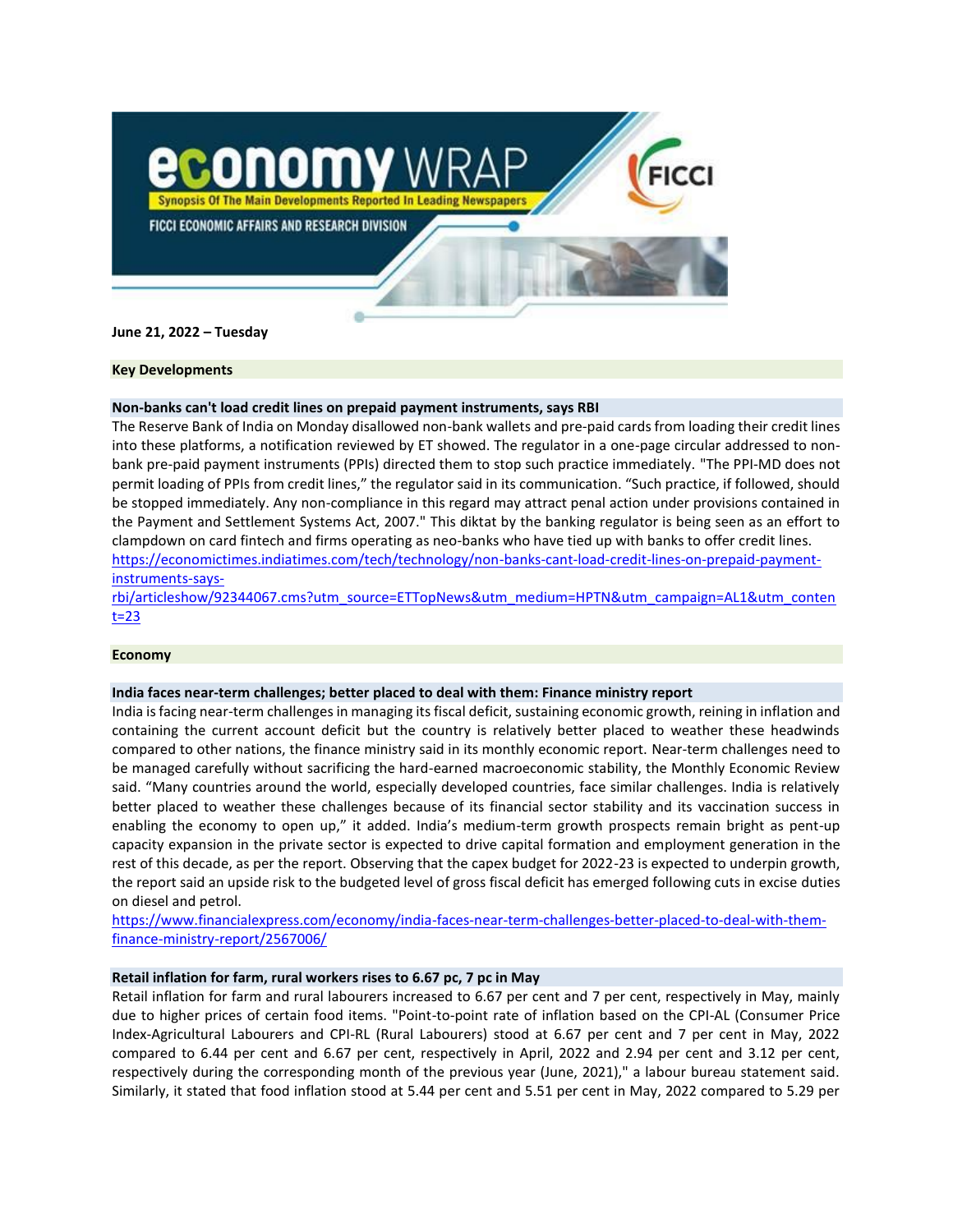cent and 5.35 per cent, respectively in April, 2022, and 1.54 per cent and 1.73 per cent, respectively during the corresponding month of the previous year.

[https://economictimes.indiatimes.com/news/economy/indicators/retail-inflation-for-farm-rural-workers-rises-to-](https://economictimes.indiatimes.com/news/economy/indicators/retail-inflation-for-farm-rural-workers-rises-to-6-67-pc-7-pc-in-may/articleshow/92343489.cms?utm_source=ETTopNews&utm_medium=HPTN&utm_campaign=AL1&utm_content=23)[6-67-pc-7-pc-in-](https://economictimes.indiatimes.com/news/economy/indicators/retail-inflation-for-farm-rural-workers-rises-to-6-67-pc-7-pc-in-may/articleshow/92343489.cms?utm_source=ETTopNews&utm_medium=HPTN&utm_campaign=AL1&utm_content=23)

[may/articleshow/92343489.cms?utm\\_source=ETTopNews&utm\\_medium=HPTN&utm\\_campaign=AL1&utm\\_conte](https://economictimes.indiatimes.com/news/economy/indicators/retail-inflation-for-farm-rural-workers-rises-to-6-67-pc-7-pc-in-may/articleshow/92343489.cms?utm_source=ETTopNews&utm_medium=HPTN&utm_campaign=AL1&utm_content=23) [nt=23](https://economictimes.indiatimes.com/news/economy/indicators/retail-inflation-for-farm-rural-workers-rises-to-6-67-pc-7-pc-in-may/articleshow/92343489.cms?utm_source=ETTopNews&utm_medium=HPTN&utm_campaign=AL1&utm_content=23)

**India's food inflation likely to top 9 per cent, according to Nomura**

India's food inflation is likely to top 9 per cent on the back of high feedstock prices, according to a Nomura report. The report sees food inflation surging in the second half of the year in Asia with major food importers like Singapore bearing the brunt of higher prices of staples. "Consumers' perception of inflation is strongly influenced by the prices of frequently purchased necessities, such as food, and can lead to higher inflation expectations," Bloomberg quoted from the Nomura report.

[https://economictimes.indiatimes.com/news/economy/indicators/indias-food-inflation-likely-to-top-9-per-cent](https://economictimes.indiatimes.com/news/economy/indicators/indias-food-inflation-likely-to-top-9-per-cent-according-to-nomura/articleshow/92338644.cms?utm_source=ETTopNews&utm_medium=HPTN&utm_campaign=AL1&utm_content=23)[according-to-](https://economictimes.indiatimes.com/news/economy/indicators/indias-food-inflation-likely-to-top-9-per-cent-according-to-nomura/articleshow/92338644.cms?utm_source=ETTopNews&utm_medium=HPTN&utm_campaign=AL1&utm_content=23)

[nomura/articleshow/92338644.cms?utm\\_source=ETTopNews&utm\\_medium=HPTN&utm\\_campaign=AL1&utm\\_co](https://economictimes.indiatimes.com/news/economy/indicators/indias-food-inflation-likely-to-top-9-per-cent-according-to-nomura/articleshow/92338644.cms?utm_source=ETTopNews&utm_medium=HPTN&utm_campaign=AL1&utm_content=23) [ntent=23](https://economictimes.indiatimes.com/news/economy/indicators/indias-food-inflation-likely-to-top-9-per-cent-according-to-nomura/articleshow/92338644.cms?utm_source=ETTopNews&utm_medium=HPTN&utm_campaign=AL1&utm_content=23)

## **Banking and Finance**

### **Finance ministry asks banks to expedite NPA resolution; focus on credit growth**

The Finance Ministry on Monday held a meeting with heads of public sector banks (PSBs) to review their annual performance and progress made by them on various government schemes. The meeting was scheduled to be chaired by Finance Minister Nirmala Sitharaman, but she could not attend due to some other pressing engagement. However, the annual performance review of PSBs was chaired by Minister of State for Finance Bhagwat K Karad. Besides the minister, Financial Services Secretary Sanjay Malhotra and other senior officials of the Department of Financial Services (DFS) were present at the meeting. According to sources, banks were asked to sanction loans for productive sectors to accelerate the revival of the economy facing headwinds, including from the Russia-Ukraine war.

[https://economictimes.indiatimes.com/industry/banking/finance/banking/finance-ministry-asks-banks-to](https://economictimes.indiatimes.com/industry/banking/finance/banking/finance-ministry-asks-banks-to-expedite-npa-resolution-focus-on-credit-growth/articleshow/92343897.cms?utm_source=ETTopNews&utm_medium=HPTN&utm_campaign=AL1&utm_content=23)[expedite-npa-resolution-focus-on-credit-](https://economictimes.indiatimes.com/industry/banking/finance/banking/finance-ministry-asks-banks-to-expedite-npa-resolution-focus-on-credit-growth/articleshow/92343897.cms?utm_source=ETTopNews&utm_medium=HPTN&utm_campaign=AL1&utm_content=23)

[growth/articleshow/92343897.cms?utm\\_source=ETTopNews&utm\\_medium=HPTN&utm\\_campaign=AL1&utm\\_co](https://economictimes.indiatimes.com/industry/banking/finance/banking/finance-ministry-asks-banks-to-expedite-npa-resolution-focus-on-credit-growth/articleshow/92343897.cms?utm_source=ETTopNews&utm_medium=HPTN&utm_campaign=AL1&utm_content=23) [ntent=23](https://economictimes.indiatimes.com/industry/banking/finance/banking/finance-ministry-asks-banks-to-expedite-npa-resolution-focus-on-credit-growth/articleshow/92343897.cms?utm_source=ETTopNews&utm_medium=HPTN&utm_campaign=AL1&utm_content=23)

# **Adverse global events may lead to USD 100 bn portfolio outflows, says RBI article**

Portfolio flows in India are the most sensitive to shifts in risk sentiment globally and in an adverse scenario, potential portfolio outflows can average up to 3.2 per cent of GDP or USD 100 billion (Rs 7.8 lakh crore) in a year, an RBI article said. The article, titled 'Capital Flows at Risk: India's Experience' published in the RBI's latest bulletin, further said in a 'black swan' event comprising a combination of shocks, potential portfolio outflows can rise to 7.7 per cent of GDP, highlighting the need for maintaining liquid reserves to quell such potential bouts of instability. With the spate of emerging market crises since the 1990s and the experience with the global financial crisis and its aftermath, attention has turned from the benefits associated with capital flows to their consequences such as accentuating financial vulnerabilities, aggravating macroeconomic instability and spreading contagion, it said. "Applying a capital flows at risk approach, it is observed that in an adverse scenario, potential portfolio outflows can average up to 3.2 per cent of GDP," said the article authored by RBI Deputy Governor Michael Debabrata Patra, along with Harendra Behera and Silu Muduli.

[https://www.financialexpress.com/economy/adverse-global-events-may-lead-to-usd-100-bn-portfolio-outflows](https://www.financialexpress.com/economy/adverse-global-events-may-lead-to-usd-100-bn-portfolio-outflows-says-rbi-article/2567012/)[says-rbi-article/2567012/](https://www.financialexpress.com/economy/adverse-global-events-may-lead-to-usd-100-bn-portfolio-outflows-says-rbi-article/2567012/)

### **SEBI forms advisory committee on hybrid securities to facilitate greater retail participation**

Markets regulator SEBI has set up an advisory committee on hybrid securities, which will make recommendations for giving a fillip to the growth of such instruments, including measures focusing on ease of issuance and attracting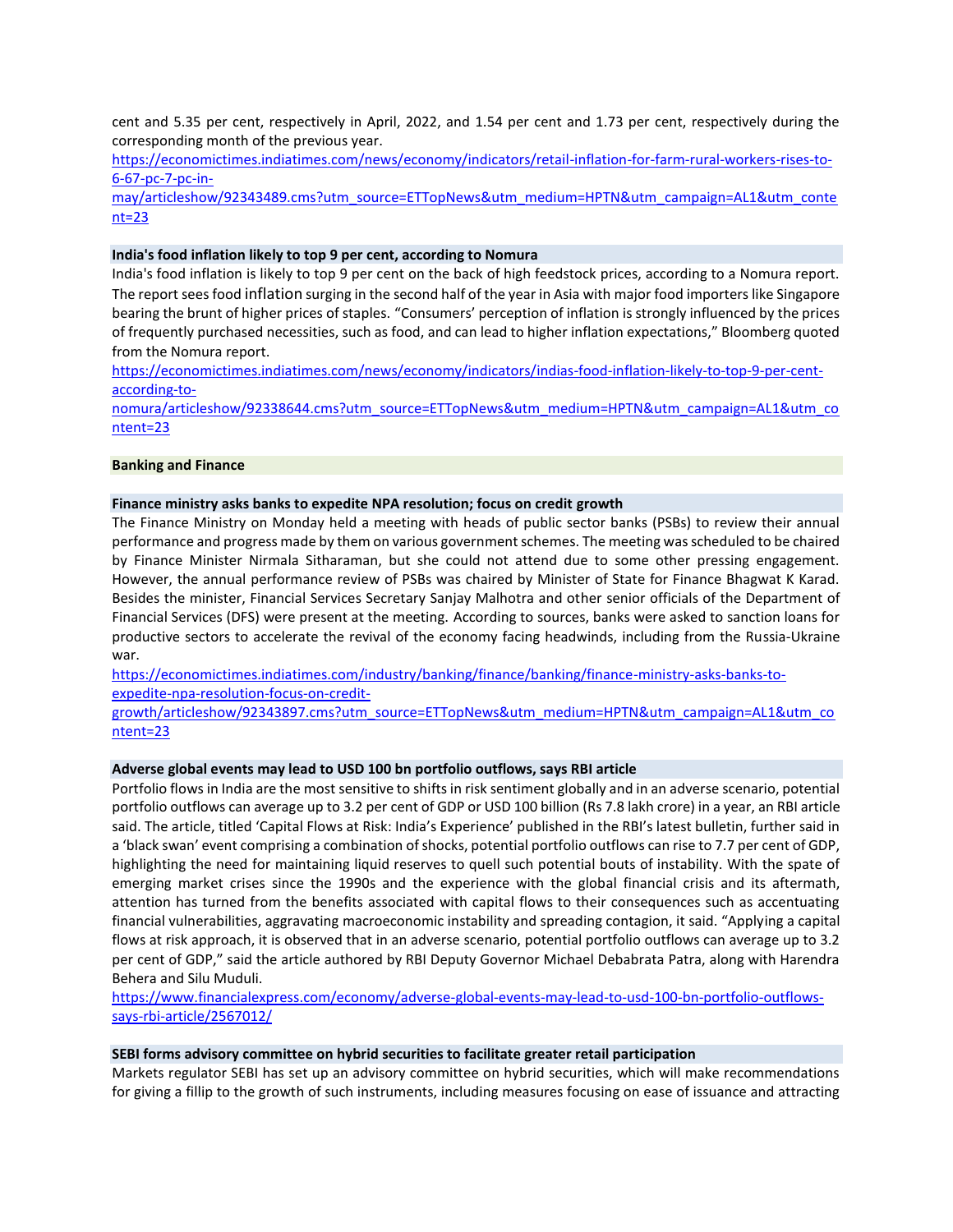domestic and global capital. The 20-member committee will be chaired by KV Kamath, Chairperson of National Bank for Financing Infrastructure and Development, an update with the Securities and Exchange Board of India (SEBI) showed. In addition, the committee comprises top level officials of infrastructure investment trusts (InvITs), real estate investment trusts (REITs), finance as well as legal experts and representatives of SEBI. [https://www.thehindubusinessline.com/markets/sebi-forms-advisory-committee-on-hybrid-securities-to-](https://www.thehindubusinessline.com/markets/sebi-forms-advisory-committee-on-hybrid-securities-to-facilitate-greater-retail-participation/article65545211.ece)

[facilitate-greater-retail-participation/article65545211.ece](https://www.thehindubusinessline.com/markets/sebi-forms-advisory-committee-on-hybrid-securities-to-facilitate-greater-retail-participation/article65545211.ece)

## **Release of payments vision document for 2025 brings focus back to MDR**

The Reserve Bank of India's (RBI) payments vision document for 2025 has brought the focus back to the question of reviving the merchant discount rate (MDR) on Unified Payments Interface (UPI) transactions, as the central bank introduces an enablement to link credit cards to UPI. While the vision document makes no specific mention of MDR, it does state that the RBI is undertaking a review of charges within the payments ecosystem. It acknowledges that providing digital payment services entail costs, which are borne by one or more of the payment system participants as switching fees, interchange fees and so on, or are passed on to the merchant as MDR or to the customer. "While collecting charges from the merchants and / or customers may be required for viability of digital payments, care needs to be taken to ensure that they are reasonable and do not deter digital payments adoption. A comprehensive review of all aspects related to charges involved in various channels of digital payments shall be undertaken," the document said.

[https://www.financialexpress.com/industry/banking-finance/release-of-payments-vision-document-for-2025](https://www.financialexpress.com/industry/banking-finance/release-of-payments-vision-document-for-2025-brings-focus-back-to-mdr/2566731/) [brings-focus-back-to-mdr/2566731/](https://www.financialexpress.com/industry/banking-finance/release-of-payments-vision-document-for-2025-brings-focus-back-to-mdr/2566731/)

## **Centre may cut revenue expenditure to check fiscal slippage**

Reduction of excise duty on petrol and diesel has increased the risk to budgeted fiscal deficit, a Finance Ministry report said on Monday. It also advised rationalisation of non-capital expenditure.

The FY23 Budget estimated fiscal deficit at 6.4 per cent. However, last month, the government decided to cut part of excise duty levied on petrol and diesel. This reduction is estimated to bring down revenue collection by ₹1-lakh crore. At the same time, subsidy on fertiliser has been raised by ₹1.10-lakh crore to ₹2.15-lakh crore. All these are expected to have an effect on the fiscal deficit, indicated a monthly economic review (MER) prepared by the Economic Affairs Department of Finance Ministry.

[https://www.thehindubusinessline.com/economy/centre-may-cut-revenue-expenditure-to-check-fiscal](https://www.thehindubusinessline.com/economy/centre-may-cut-revenue-expenditure-to-check-fiscal-slippage/article65545776.ece)[slippage/article65545776.ece](https://www.thehindubusinessline.com/economy/centre-may-cut-revenue-expenditure-to-check-fiscal-slippage/article65545776.ece)

## **EPFO adds 1.7 mn net subscribers in April, an increase of 35% YoY**

Retirement fund body EPFO has added 17.08 lakh net new subscribers in April 2022, nearly 34 per cent more than 12.76 lakh enrolled in the same month a year ago. The provisional payroll data of EPFO released on Monday highlighted that Employees' Provident Fund Organisation has added 17.08 lakh net subscribers in the month of April 2022, a labour ministry statement said. According to the statement, a year-on-year comparison of payroll data shows an increase of 4.32 lakh net subscribers in April 2022 compared to the net subscription in the same month last year. Thus, the net new subscribers were 12.76 lakh in April 2021. The data showed that the net new subscribers addition increased to 1.22 crore in 2021-22 from 77.08 lakh in 2020-21, 78.58 lakh in 2019-20 and 61.12 lakh in 2018-19. Out of the total 17.08 lakh subscribers added during the month of April, around 9.23 lakh new members have come under the social security cover of EPF and MP Act, 1952, for the first time.

[https://www.business-standard.com/article/pf/epfo-net-subscribers-up-34-1-70-million-new-members-enrolled](https://www.business-standard.com/article/pf/epfo-net-subscribers-up-34-1-70-million-new-members-enrolled-in-april-22-122062000927_1.html)[in-april-22-122062000927\\_1.html](https://www.business-standard.com/article/pf/epfo-net-subscribers-up-34-1-70-million-new-members-enrolled-in-april-22-122062000927_1.html)

## **PFRDA pension scheme subscribers up 24% to 53.2 million by May end**

Subscribers under the two flagship pension schemes administered by PFRDA rose by over 24 per cent from a year ago to 5.32 crore as of May 31, 2022, official data showed on Monday. "The number of subscribers in various schemes under the National Pension System (NPS) rose to 531.73 lakh by the end-May 2022 from 428.56 lakh in May 2021 showing a year-on-year increase of 24.07 per cent," the Pension Fund Regulatory and Development Authority (PFRDA) said in a release. Atal Pension Yojana (APY) -- the highest contributor to the subscriber base - registered a growth of 31.6 per cent to 3.72 crore by end of May this fiscal year. The number of subscribers under NPS for central government employees rose by 5.28 per cent to 22.97 lakh, while that for state governments grew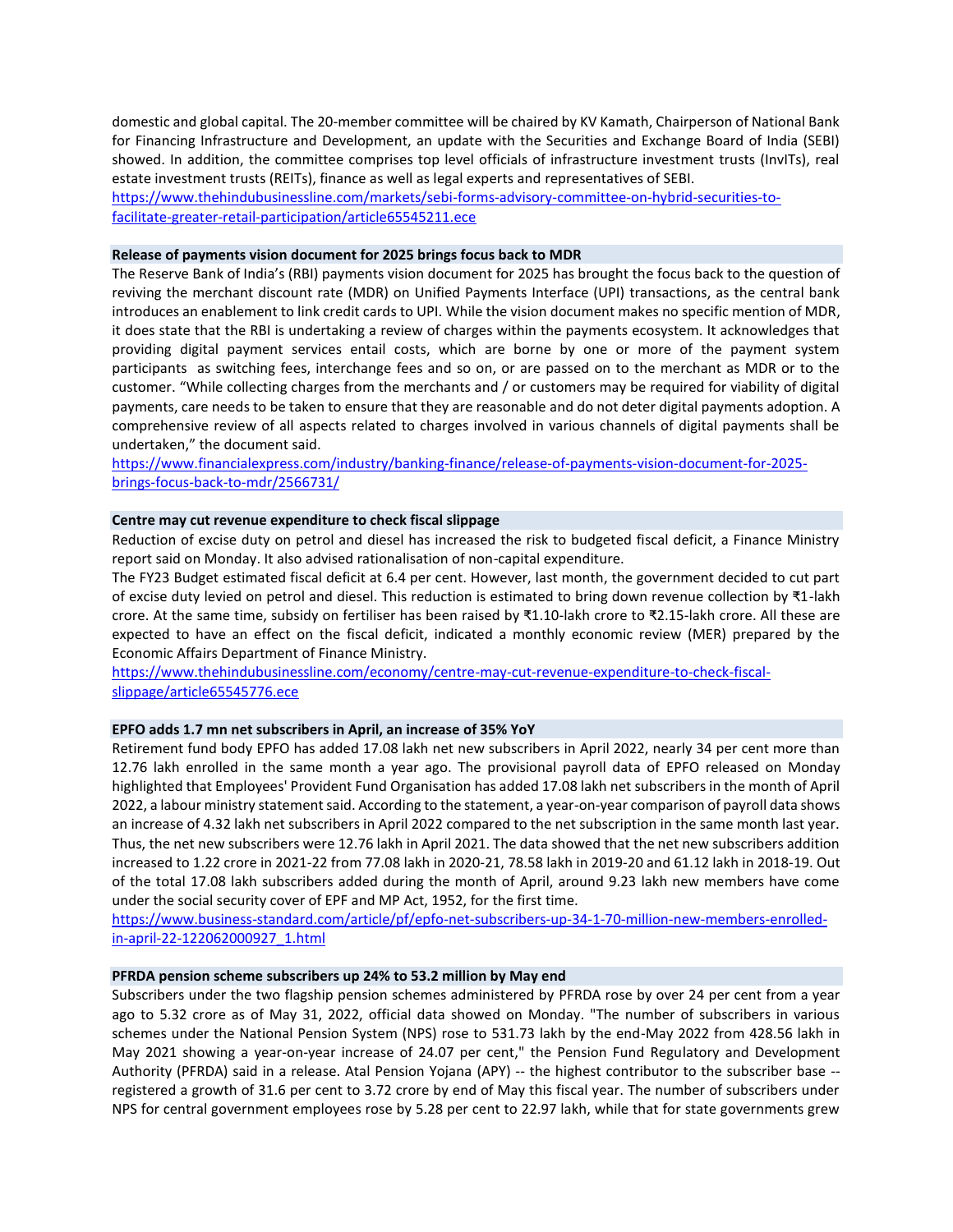by 7.70 per cent to 56.40 lakh. For the corporate sector, the number of NPS subscribers increased by 26.83 per cent to 14.69 lakh, while that for the all citizens category jumped by 39.11 per cent to 23.61 lakh by the end of May, the data showed.

[https://www.business-standard.com/article/pf/pfrda-pension-scheme-subscribers-up-24-to-53-2-million-by-may](https://www.business-standard.com/article/pf/pfrda-pension-scheme-subscribers-up-24-to-53-2-million-by-may-end-122062000870_1.html)[end-122062000870\\_1.html](https://www.business-standard.com/article/pf/pfrda-pension-scheme-subscribers-up-24-to-53-2-million-by-may-end-122062000870_1.html)

## **Industry**

## **Crude, palm oil rates fall from record highs, but FMCG firms rule out price cuts**

Packaged consumer goods makers said they will not slash prices despite the correction in two crucial commodities crude and palm oil - but will instead slow the pace of price increases. Palm oil is used in making products such as soaps, biscuits and noodles while crude is a key input for detergent and packaging, among others. Palm oil has dropped below \$1,300 per metric tonne from highs of \$1,800-1,900 while crude oil has retreated to less than \$107 per barrel, down from a peak of about \$130. These together account for more than half of companies' input costs. While edible oil sellers have cut prices due to a reduction in import duties in the segment, food, home and personal care product makers said margins are still under pressure.

[https://economictimes.indiatimes.com/industry/cons-products/fmcg/crude-palm-oil-rates-fall-from-record-highs](https://economictimes.indiatimes.com/industry/cons-products/fmcg/crude-palm-oil-rates-fall-from-record-highs-but-fmcg-firms-rule-out-price-cuts/articleshow/92347404.cms)[but-fmcg-firms-rule-out-price-cuts/articleshow/92347404.cms](https://economictimes.indiatimes.com/industry/cons-products/fmcg/crude-palm-oil-rates-fall-from-record-highs-but-fmcg-firms-rule-out-price-cuts/articleshow/92347404.cms)

## **Hotel Industry sees 35-40% revenue jump from spiritual tourism after Covid**

With Covid-restrictions easing and people getting their travel bags out, the travel and hotel industry is witnessing a 35-40 per cent increase in business at spiritual tourist locations such as temple towns. "Spiritual tourism is on the upswing at our destinations including Haridwar, Rishikesh, Varanasi, and Chardham. We anticipate a 40 per cent increase in revenue because of the robust demand with firm pricing," Vibhas Prasad, Director, Leisure Hotels Group, told FinancialExpress.com. According to online travel portal ixigo, there has been increase in searches for religious places like Katra (83 per cent), Tirupati (73 per cent), Haridwar (36 per cent), Rishikesh (38 per cent), Rameswaram (34 per cent), Agra(29 per cent), Prayagraj (22 per cent) and Varanasi (14 per cent). India is known to be a land of spiritual enlightenment; tourists love to explore the temple towns of the country and post the pandemic, there has been a sudden spike in the number of people visiting religious places. "Since the opening of tourist destinations, we have witnessed a spike in bookings across pilgrimage destinations in India. Srinagar, with 3.5 times growth, saw the highest spike for the period January-April 2022 as compared to the same last year, followed by other destinations like Pahalgam, Jammu, Varanasi, Tirupati, Bodhgaya, Shirdi, among others," said a spokesperson from OYO. [https://www.financialexpress.com/industry/gods-helping-hand-for-hotels-industry-sees-35-40-revenue-jump-](https://www.financialexpress.com/industry/gods-helping-hand-for-hotels-industry-sees-35-40-revenue-jump-from-spiritual-tourism-after-covid/2566999/)

[from-spiritual-tourism-after-covid/2566999/](https://www.financialexpress.com/industry/gods-helping-hand-for-hotels-industry-sees-35-40-revenue-jump-from-spiritual-tourism-after-covid/2566999/)

### **Companies scramble for imported paper straws, ask govt to extend plastic ban deadline**

Manufacturers of small packaged fruit juices and dairy products such as Parle Agro, Dabur and Mother Dairy are resorting to imported paper straws despite higher costs to continue selling their products as the deadline for implementing the ban on plastic straws from July 1 draws closer. The manufacturers, however, want the government to extend the implementation date of the ban till proper infrastructure for producing paper straws locally is developed, saying importing such straws is not economically viable. "There is no infrastructure at present in India to be able to produce the quantum of straws required for the industry. We have started importing paper straws to ensure the new rules are met by its deadline. However, importing is not a sustainable option," Parle Agro CEO Schauna Chauhan said. She further said, "The percentage increase in the cost for importing polylactic acid (PLA) and paper straws goes up by 259 per cent and 278 per cent respectively. The economics just does not match up for a Rs 10 product."

[https://economictimes.indiatimes.com/industry/indl-goods/svs/paper-/-wood-/-glass/-plastic/](https://economictimes.indiatimes.com/industry/indl-goods/svs/paper-/-wood-/-glass/-plastic/-marbles/companies-scramble-for-imported-paper-straws-ask-govt-to-extend-plastic-ban-deadline/articleshow/92343162.cms?utm_source=ETTopNews&utm_medium=HPTN&utm_campaign=AL1&utm_content=23) [marbles/companies-scramble-for-imported-paper-straws-ask-govt-to-extend-plastic-ban](https://economictimes.indiatimes.com/industry/indl-goods/svs/paper-/-wood-/-glass/-plastic/-marbles/companies-scramble-for-imported-paper-straws-ask-govt-to-extend-plastic-ban-deadline/articleshow/92343162.cms?utm_source=ETTopNews&utm_medium=HPTN&utm_campaign=AL1&utm_content=23)[deadline/articleshow/92343162.cms?utm\\_source=ETTopNews&utm\\_medium=HPTN&utm\\_campaign=AL1&utm\\_c](https://economictimes.indiatimes.com/industry/indl-goods/svs/paper-/-wood-/-glass/-plastic/-marbles/companies-scramble-for-imported-paper-straws-ask-govt-to-extend-plastic-ban-deadline/articleshow/92343162.cms?utm_source=ETTopNews&utm_medium=HPTN&utm_campaign=AL1&utm_content=23) [ontent=23](https://economictimes.indiatimes.com/industry/indl-goods/svs/paper-/-wood-/-glass/-plastic/-marbles/companies-scramble-for-imported-paper-straws-ask-govt-to-extend-plastic-ban-deadline/articleshow/92343162.cms?utm_source=ETTopNews&utm_medium=HPTN&utm_campaign=AL1&utm_content=23)

**Auto ancillaries' revenue may grow 8%-10% in FY23 on stable demand: Icra**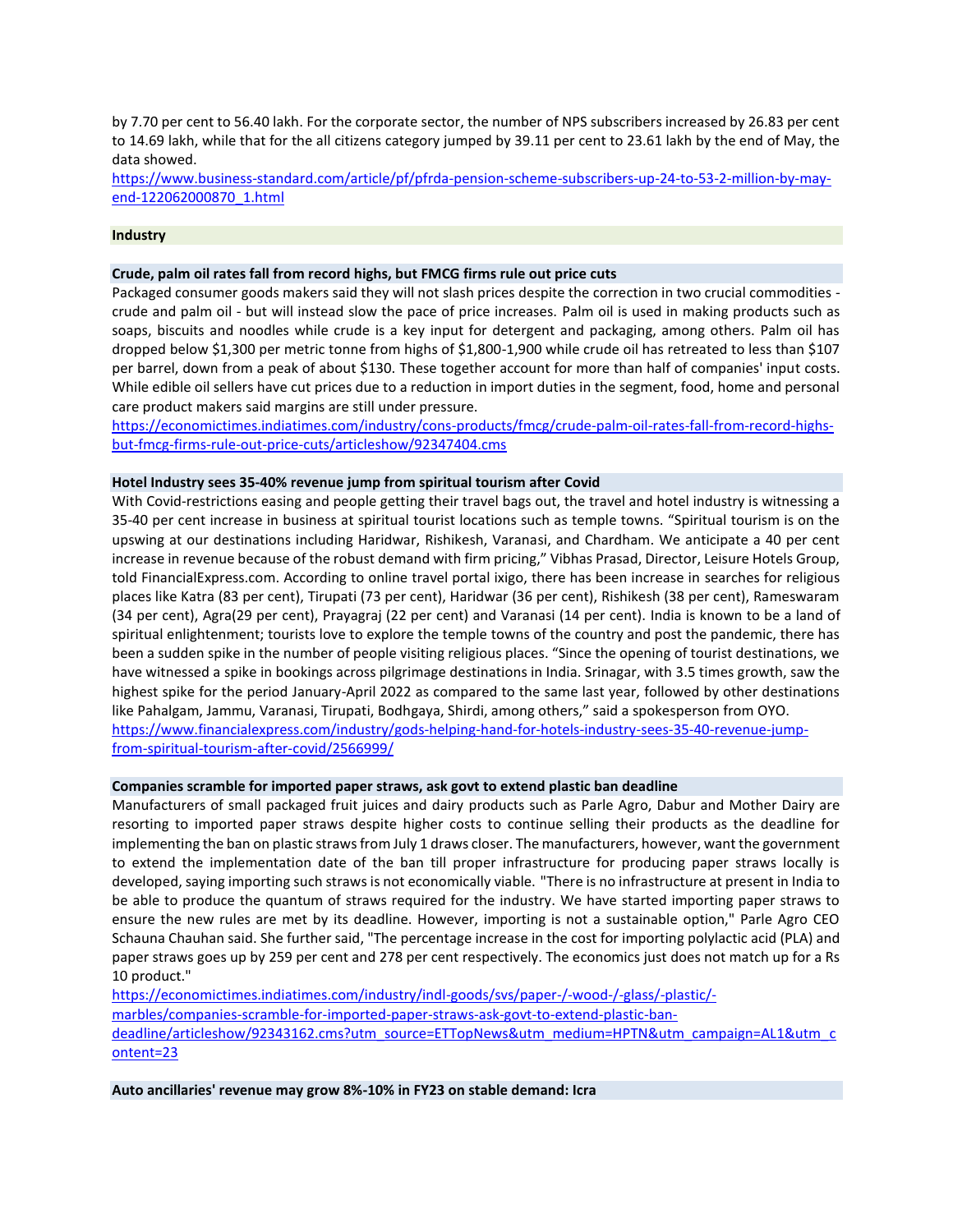Auto ancillaries' revenues are expected to grow 8-10 per cent in 2022-23 on the back of a stable demand and likely easing of supply-chain concerns in the second half of the year, Icra said on Monday. At the same time, the sector's coverage metrics is also likely to remain comfortable in 2022-23, benefitting from healthy accruals and relatively low incremental debt funding requirements, the rating agency said in a release. In last fiscal year, 31 auto component companies with cumulative revenues of over Rs 1,75,000 crore had registered a 23 per cent year-onyear growth in revenues, driven by domestic original equipment manufacturers (OEMs), replacement, export volumes and pass-through of commodity prices. Though the growth came on a relatively low base of FY21, the actual revenue expansion was better than Icra's estimates, partly on account of better-than-expected exports and increase in realisations to pass on the impact of higher commodity inflation and freight costs, it said.

[https://www.business-standard.com/article/companies/auto-ancillaries-revenue-may-grow-8-10-in-fy23-on](https://www.business-standard.com/article/companies/auto-ancillaries-revenue-may-grow-8-10-in-fy23-on-stable-demand-icra-122062000546_1.html)[stable-demand-icra-122062000546\\_1.html](https://www.business-standard.com/article/companies/auto-ancillaries-revenue-may-grow-8-10-in-fy23-on-stable-demand-icra-122062000546_1.html)

## **Agriculture**

## **Kharif cotton sowing in Gujarat likely to increase by 20 per cent**

Kharif cotton sowing for the season 2022-23 in Gujarat is likely to increase by at least 20 percent, compared to the previous season as a mad rush for sowing the cash crop is being witnessed among farmers in the state well ahead of its schedule in anticipation of good return amid high prices of cotton in domestic as well as international markets. Since last one decade, prices of cotton and groundnut remained almost same at nearly Rs 1000 to Rs 1300 per 20 kg, says Atul Ganatra, president of Cotton Association of India, adding, "However, in the current season the rates of cotton have escalated as high as Rs 2500 per 20kg. But groundnut prices remained almost at the same level. Due to existing high prices of cotton, a large number of farmers are preferring cotton over groundnut. In fact, already premonsoon cotton sowing in Gujarat has almost touched 1,40.000 hectors !!!"

[https://www.financialexpress.com/economy/kharif-cotton-sowing-in-gujarat-likely-to-increase-by-20-per](https://www.financialexpress.com/economy/kharif-cotton-sowing-in-gujarat-likely-to-increase-by-20-per-cent/2566960/)[cent/2566960/](https://www.financialexpress.com/economy/kharif-cotton-sowing-in-gujarat-likely-to-increase-by-20-per-cent/2566960/)

## **Infrastructure**

### **PM Modi inaugurates various infra projects worth Rs 27,000 crore in Karnataka**

Prime Minister Narendra Modi on June 20 inaugurated and laid the foundation stone on a number of projects worth more than Rs 27000 crore in Karnataka. Earlier in the day, the PM inaugurated the Centre for Brain Research and laid the foundation stone for Bagchi Parthasarathy Multispeciality Hospital at IISc Bengaluru. Apart from these, the prime minister also inaugurated the new campus of Dr. B R Ambedkar School of Economics (BASE) University, He also unveiled a statue of BR. Ambedkar also dedicated the upgradation of 150 ITI as technology hubs. The prime minister, while speaking to the gathering, observed that the foundation stone of five National Highway Projects and seven Railway Projects have been laid in the state. He also praised the 100% electrification of the Konkan Railway. Speaking further about various infrastructure projects in the state, PM Modi observed that the Bengaluru Suburban rail project will play a major role in linking Bengaluru city with its suburbs and satellite towns, leading to a lot of benefits for the people, and that the Bengaluru Ring Road project will help in reducing the congestion in the city. [https://www.financialexpress.com/infrastructure/pm-modi-inaugurates-various-infra-projects-worth-rs-27000](https://www.financialexpress.com/infrastructure/pm-modi-inaugurates-various-infra-projects-worth-rs-27000-crore-in-karnataka/2567027/) [crore-in-karnataka/2567027/](https://www.financialexpress.com/infrastructure/pm-modi-inaugurates-various-infra-projects-worth-rs-27000-crore-in-karnataka/2567027/)

#### **Six-lane project of Bengaluru-Nidaghatta Section of NH-275 to show lots of promises: Nitin Gadkari**

Union Road Transport and Highways Minister Nitin Gadkari has said that the new India is looking to build the best infrastructure in the world. In a series of tweets, the minister said that the six lane project of Bengaluru Nidaghatta Section of NH-275 is moving very fast and will also provide lots of benefits to the people. "New India of the 21st Century is focused on building the best infrastructure facilities in the world. Keeping it in mind, the project for the Six lanning of Bengaluru Nidaghatta Section of NH-275 is progressing ahead with lots of promises," the minister said in a series of tweets. Pointing out that this section, which is a part of NH-275, starts from the junction near Panchamukhi Temple in Bangaluru and ends at Nidahatta. The minister further pointed out that the project is crucial for tourism and the economy since it passes through Bidadi, Channapatana, Ramanagara towns. Notably, these three towns have the largest silk cocoon market in Asia. While these cities also provide access to the only vulture sanctuary in Asia, NH-275 will also connect Srirangapatna, Mysore, Ooty, Kerala & Coorg.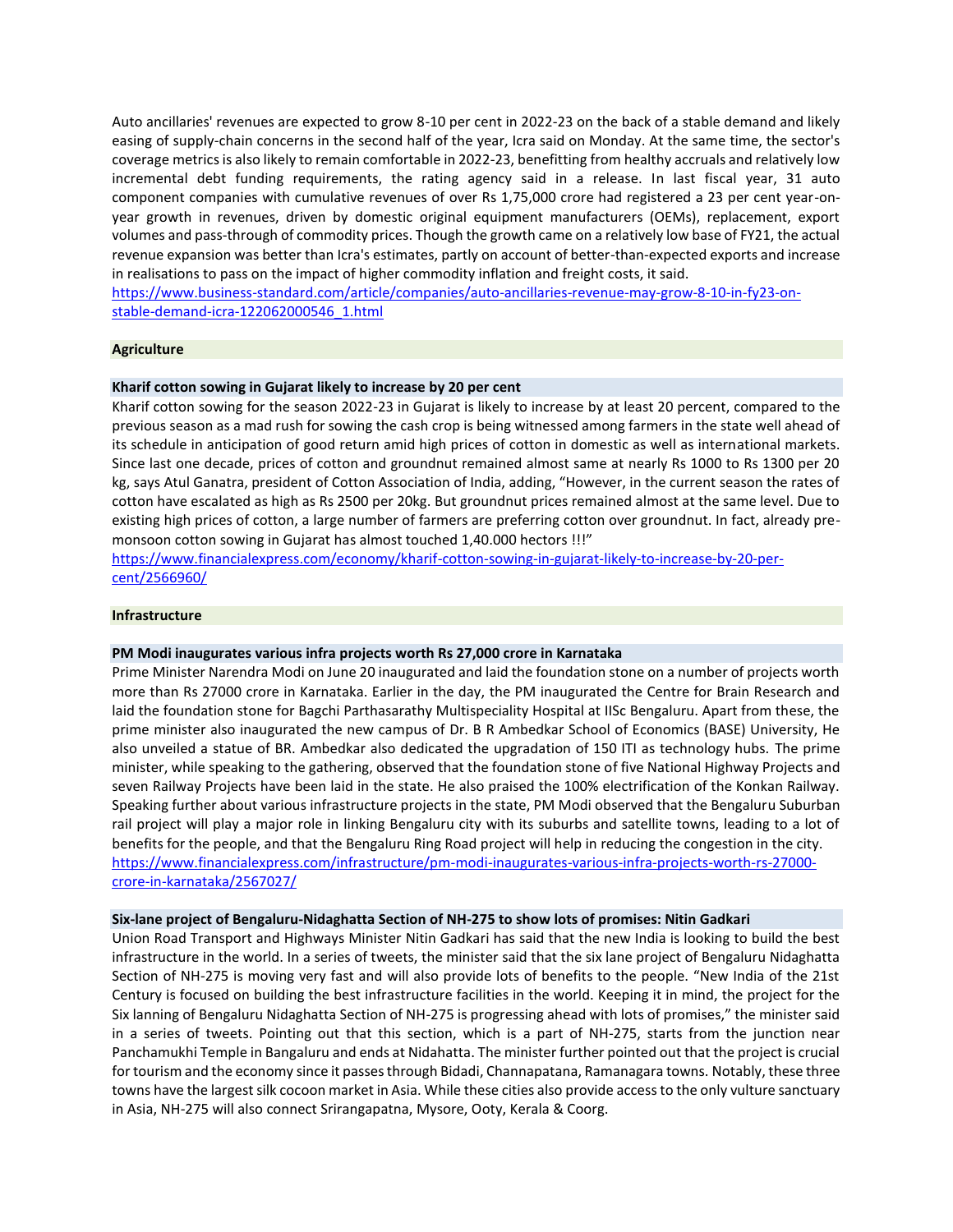[https://www.financialexpress.com/infrastructure/roadways/six-lane-project-of-bengaluru-nidaghatta-section-of](https://www.financialexpress.com/infrastructure/roadways/six-lane-project-of-bengaluru-nidaghatta-section-of-nh-275-to-show-lots-of-promises-nitin-gadkari/2566453/)[nh-275-to-show-lots-of-promises-nitin-gadkari/2566453/](https://www.financialexpress.com/infrastructure/roadways/six-lane-project-of-bengaluru-nidaghatta-section-of-nh-275-to-show-lots-of-promises-nitin-gadkari/2566453/)

### **Cabinet may consider lowering rail land rentals this week**

The Union Cabinet may give its nod this week to a proposal to cut land licensing fee (LLF) for industrial users of railway land to "2-3%" of the value of land as against 6% now. The approval of the much-awaited LLF policy will facilitate implementation of PM Gati Shakti – National Master Plan for Multi-modal Connectivity, essentially a digital platform to bring 16 ministries including railways and roadways together for integrated planning and coordinated implementation of infrastructure connectivity projects. Among the civilian government agencies, the railways is the largest landholder with 1.134 million acres. Of these, about 100,000 acres were vacant land. Railways is keen to accelerate the pace of commercial exploitation of land utilization for various public and private sector projects. The new LLF policy will also pave way for privatisation of Container Corporation of India (ConCor), which may have to fork out much lesser amounts as land rentals to Indian Railways. The new policy may extend the land lease period from 5 years to 35 years or more.

# [https://www.financialexpress.com/infrastructure/cabinet-may-consider-lowering-rail-land-rentals-this](https://www.financialexpress.com/infrastructure/cabinet-may-consider-lowering-rail-land-rentals-this-week/2565919/)[week/2565919/](https://www.financialexpress.com/infrastructure/cabinet-may-consider-lowering-rail-land-rentals-this-week/2565919/)

### **Home loan rate hikes have little impact on real estate demand, say developers**

The increase in home loan interest rates by banks has had a minimal effect on real estate demand. New residential projects across geographies are witnessing a surge in bookings, with some getting sold out within a few days, say developers. Real estate players and market watchers say consumers are not holding back purchases, using a few mitigating factors such as bringing down the loan-to-value ratio, extending the tenure of the loan, and banking on an expected increase in salaries this year. Arvind Subramanian, Managing Director and CEO, Mahindra Lifespace Developers (MDL) said, "Consumers now take a few more quarters to save on their corpus. They increase their own contribution to manage EMIs. Within a certain range, there is a sentimental value to interest rates, but it is not so much of a worry. These rate hikes were expected, as we could not have had 6.6 per cent mortgage rates forever." [https://www.thehindubusinessline.com/news/real-estate/home-loan-rate-hikes-have-little-impact-on-real-estate](https://www.thehindubusinessline.com/news/real-estate/home-loan-rate-hikes-have-little-impact-on-real-estate-demand/article65545343.ece)[demand/article65545343.ece](https://www.thehindubusinessline.com/news/real-estate/home-loan-rate-hikes-have-little-impact-on-real-estate-demand/article65545343.ece)

### **Decision on waiving price band on domestic airfares expected soon**

The aviation ministry is expected to make a decision on whether to keep price bands for domestic flights in place by the end of the month, according to a report in moneycontrol. "Some airlines have requested for the removal of the lower and upper limits on domestic airfares and if there is no opposition from other airlines, a decision on the removal of the fare caps will be taken by the end of the month," the report quoted a senior government official as saying.. On June 16, India's Aviation Turbine Fuel (ATF) prices were raised by a steep 16 per cent taking it to record highs.

[https://economictimes.indiatimes.com/industry/transportation/airlines-/-aviation/decision-on-waiving-price](https://economictimes.indiatimes.com/industry/transportation/airlines-/-aviation/decision-on-waiving-price-band-on-domestic-airfares-expected-soon/articleshow/92340724.cms)[band-on-domestic-airfares-expected-soon/articleshow/92340724.cms](https://economictimes.indiatimes.com/industry/transportation/airlines-/-aviation/decision-on-waiving-price-band-on-domestic-airfares-expected-soon/articleshow/92340724.cms)

### **Telecom**

### **DoT introduces design-linked incentive scheme, extends telecom PLI by 1 yr**

The Department of Telecom has launched an incentive scheme for design-led manufacturers and extended the duration of the Rs 12,195 crore production-linked incentive (PLI) scheme by a year, an official statement said on Monday. The incentive for design-led manufacturing is part of the PLI scheme which was notified on February 24, 2021. "With the objective to build a strong ecosystem for 5G, the Union Budget 2022-23 has proposed to launch a scheme for design-led manufacturing as part of the existing PLI scheme. "After consultations with stakeholders, the guidelines for the PLI Scheme for telecom and networking products have been amended to introduce the Design-led Manufacturing with additional incentive rates," the statement said. The application window will open from June 21 till July 20. The incentives will be given from the Rs 4,000 crore which is left from the total outlay. "Further, DoT based on feedbacks from stakeholders including the selected PLI applicants, has decided to extend the existing PLI Scheme by one year. The existing PLI beneficiaries will be given an option to choose financial year 2021-22 or financial year 2022-23 as the first year of incentive.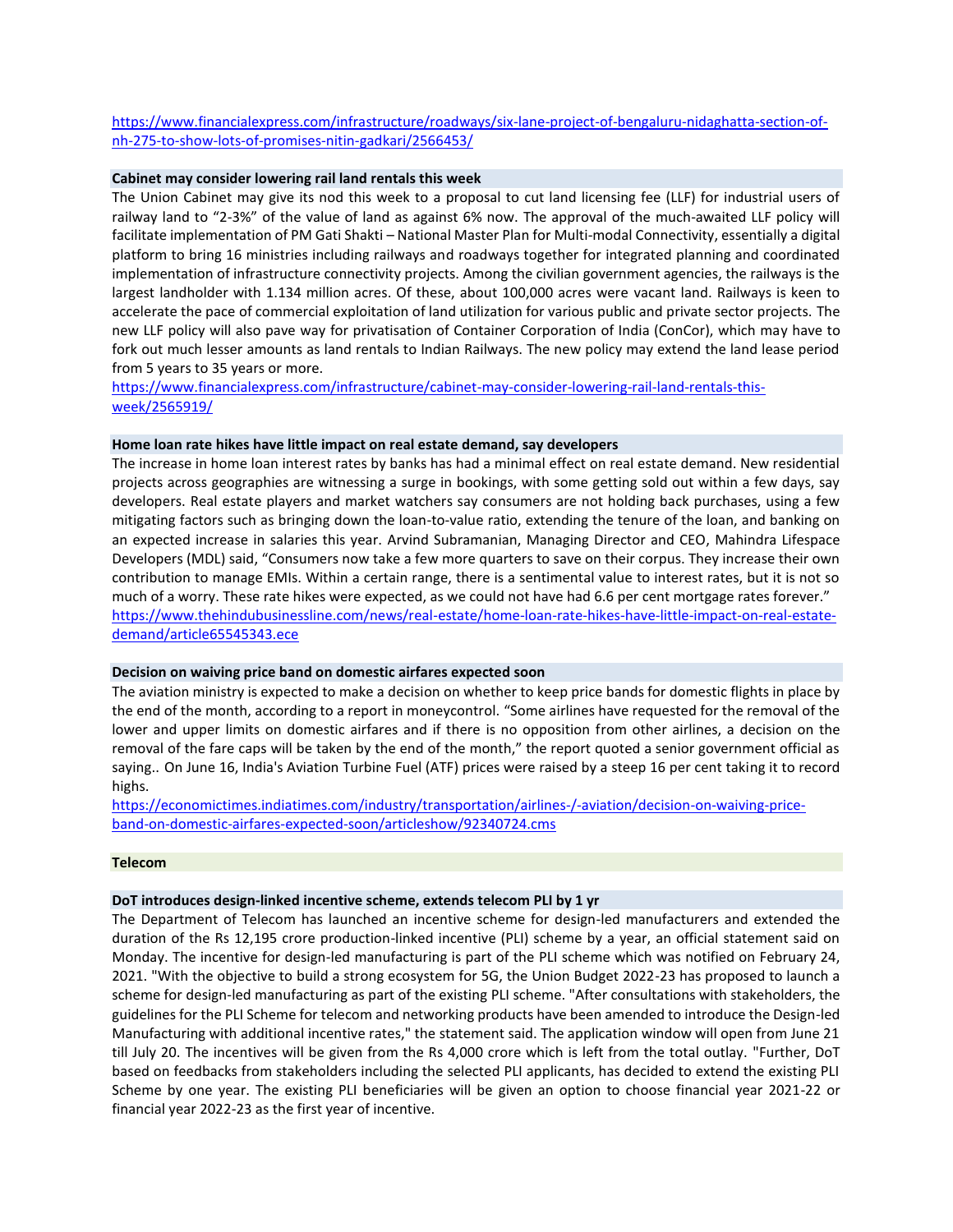[https://www.business-standard.com/article/economy-policy/dot-introduces-design-linked-incentive-scheme](https://www.business-standard.com/article/economy-policy/dot-introduces-design-linked-incentive-scheme-extends-telecom-pli-by-1-yr-122062000975_1.html)[extends-telecom-pli-by-1-yr-122062000975\\_1.html](https://www.business-standard.com/article/economy-policy/dot-introduces-design-linked-incentive-scheme-extends-telecom-pli-by-1-yr-122062000975_1.html)

### **Telcos flag concerns over captive network issue at pre-bid conference ahead of 5G spectrum auction**

Telecom players raised technical queries related to 5G spectrum auction, and flagged their concerns over issue of private captive networks, during the pre-bid conference held by DoT on Monday. The auction related pre-bid conference was attended by telecom operators Reliance Jio, Bharti Airtel and Vodafone Idea, sources said. The industry representatives attended the pre bid conference in hybrid mode, with some company executives physically present at the meeting held in the Department of Telecommunications (DoT) and others attending the meeting, virtually. Sources said that one of the major issues flagged by the telcos in the Monday meeting related to the issue of private captive networks. Telcos also sought more clarity on matters related to network roll-out obligations, and also manner in which spectrum will be reserved.

[https://www.financialexpress.com/industry/telcos-flag-concerns-over-captive-network-issue-at-pre-bid](https://www.financialexpress.com/industry/telcos-flag-concerns-over-captive-network-issue-at-pre-bid-conference-ahead-of-5g-spectrum-auction/2566997/)[conference-ahead-of-5g-spectrum-auction/2566997/](https://www.financialexpress.com/industry/telcos-flag-concerns-over-captive-network-issue-at-pre-bid-conference-ahead-of-5g-spectrum-auction/2566997/)

### **Healthcare**

## **Not enough data to determine efficacy of mixing of Covid vaccines: Health Ministry official**

The Union Health Ministry could take another six weeks or so to decide whether mixing of Covid vaccines is effective. The Ministry is awaiting data from "a few more studies", a senior official told BusinessLine. [https://www.thehindubusinessline.com/news/not-enough-data-to-determine-efficacy-of-mixing-of-covid](https://www.thehindubusinessline.com/news/not-enough-data-to-determine-efficacy-of-mixing-of-covid-vaccines-health-ministry-official/article65545188.ece)[vaccines-health-ministry-official/article65545188.ece](https://www.thehindubusinessline.com/news/not-enough-data-to-determine-efficacy-of-mixing-of-covid-vaccines-health-ministry-official/article65545188.ece)

## **External**

## **Duty-related measures to slash steel exports from India by 40 pc in FY23**

India's steel exports is expected to come down by 40 per cent to 12 million tonnes (MT) in the ongoing fiscal, as a result of the duty-related measures taken by the government last month, according to CRISIL. The export of finished steel had reached a record high of 18.3 million tonnes in the 2021-22 financial year and the prices were at their alltime high, the agency said on Monday. On May 21, the government announced waiving of customs duty on the import of some raw materials, including coking coal and ferronickel, used by the steel industry. Also, the duty on exports of iron ore was hiked by up to 50 per cent and for a few steel intermediaries to 15 per cent. "India's steel exports will drop 35-40 per cent to 10-12 million tonnes this fiscal following the 15 per cent export duty imposed on several finished steel products last month. Exports of iron ore and pellets will also fall this fiscal, and lower domestic prices," the CRISIL research analysis said.

[https://www.financialexpress.com/industry/duty-related-measures-to-slash-steel-exports-from-india-by-40-pc-in](https://www.financialexpress.com/industry/duty-related-measures-to-slash-steel-exports-from-india-by-40-pc-in-fy23/2566789/)[fy23/2566789/](https://www.financialexpress.com/industry/duty-related-measures-to-slash-steel-exports-from-india-by-40-pc-in-fy23/2566789/)

### **Garment exporters face potential loss of Rs 1,200 crore**

Garment exporters are staring at a potential loss of Rs 1,200 crore due to the new conditions imposed in the Rebate of State and Central Taxes and Levies (RoSCTL) scheme. The scheme offers rebate against the taxes and levies already paid by exporters on the inputs. Now, this rebate has been converted into scrips that are tradeable. Exporters can sell the scrips to importers, who in turn can use the instrument as an alternative to cash to pay import duty. The scrips trade at a discount, which has now gone up to 20% from 3% in December, industry insiders said, putting pressure on the margins of garment exporters at a time when they are facing challenges on account of rising cotton prices. "This discounting of scrips benefits importers, who are taking undue advantage at the cost of exporters," said Vijay Jindal, a member of the Apparel Export Promotion Council (AEPC) and president of the Garment Exporters & Manufacturers Association (GEMA).

[https://economictimes.indiatimes.com/industry/cons-products/garments-/-textiles/garment-exporters-face](https://economictimes.indiatimes.com/industry/cons-products/garments-/-textiles/garment-exporters-face-potential-loss-of-rs-1200-crore/articleshow/92343936.cms?utm_source=ETTopNews&utm_medium=HPTN&utm_campaign=AL1&utm_content=23)[potential-loss-of-rs-1200-](https://economictimes.indiatimes.com/industry/cons-products/garments-/-textiles/garment-exporters-face-potential-loss-of-rs-1200-crore/articleshow/92343936.cms?utm_source=ETTopNews&utm_medium=HPTN&utm_campaign=AL1&utm_content=23)

[crore/articleshow/92343936.cms?utm\\_source=ETTopNews&utm\\_medium=HPTN&utm\\_campaign=AL1&utm\\_cont](https://economictimes.indiatimes.com/industry/cons-products/garments-/-textiles/garment-exporters-face-potential-loss-of-rs-1200-crore/articleshow/92343936.cms?utm_source=ETTopNews&utm_medium=HPTN&utm_campaign=AL1&utm_content=23) [ent=23](https://economictimes.indiatimes.com/industry/cons-products/garments-/-textiles/garment-exporters-face-potential-loss-of-rs-1200-crore/articleshow/92343936.cms?utm_source=ETTopNews&utm_medium=HPTN&utm_campaign=AL1&utm_content=23)